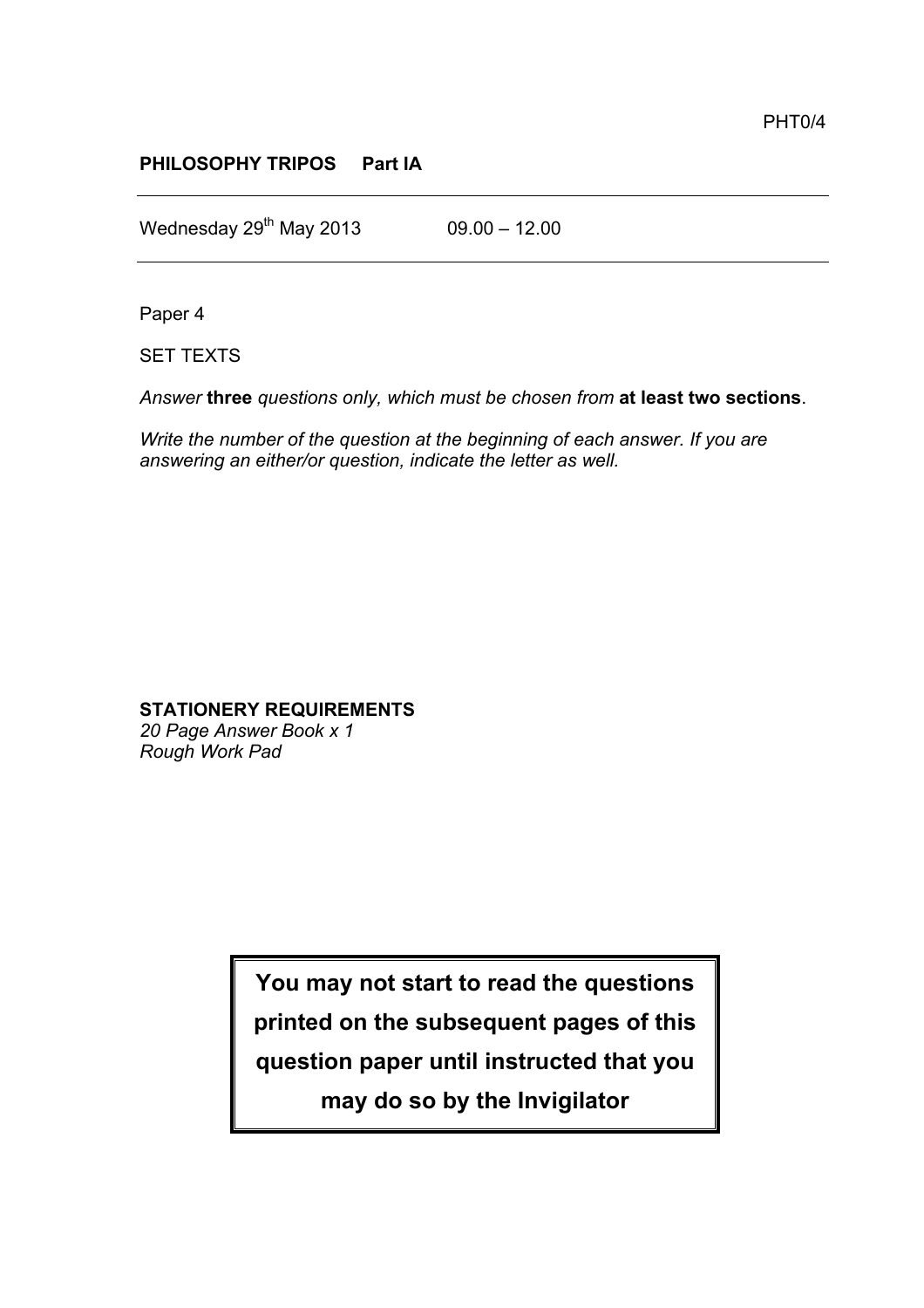1. EITHER: Does Plato's *Meno* answer the question it first poses?

OR: If virtue is taught, does it have to be a form of knowledge?

- 2. Does the dialogue form contribute in any significant way to the philosophical content of the *Meno*?
- 3. Is Socrates justified in rejecting Meno's final definition of virtue?
- 4. How reasonable are Socrates' ideas about definition?

SECTION B Hume, *Dialogues Concerning Natural Religion*

- 1. Why does Philo not answer Cleanthes' 'voice from the clouds' objection in Part II?
- 2. Why might we not be 'led to infer, by all the rules of analogy' that there is a designer God?
- 3. EITHER: Was Hume an 'attenuated deist'?

OR: Can we make sense of Philo's pronouncement that 'no one [but him] has a deeper sense of religion impressed on his mind, or pays more profound adoration to the Divine Being, as he discovers himself to reason, in the inexplicable contrivance and artifice of nature'?

4. Why does the existence of evil pose a problem for natural religion? Do any of the arguments Hume presents in the *Dialogues* solve this problem?